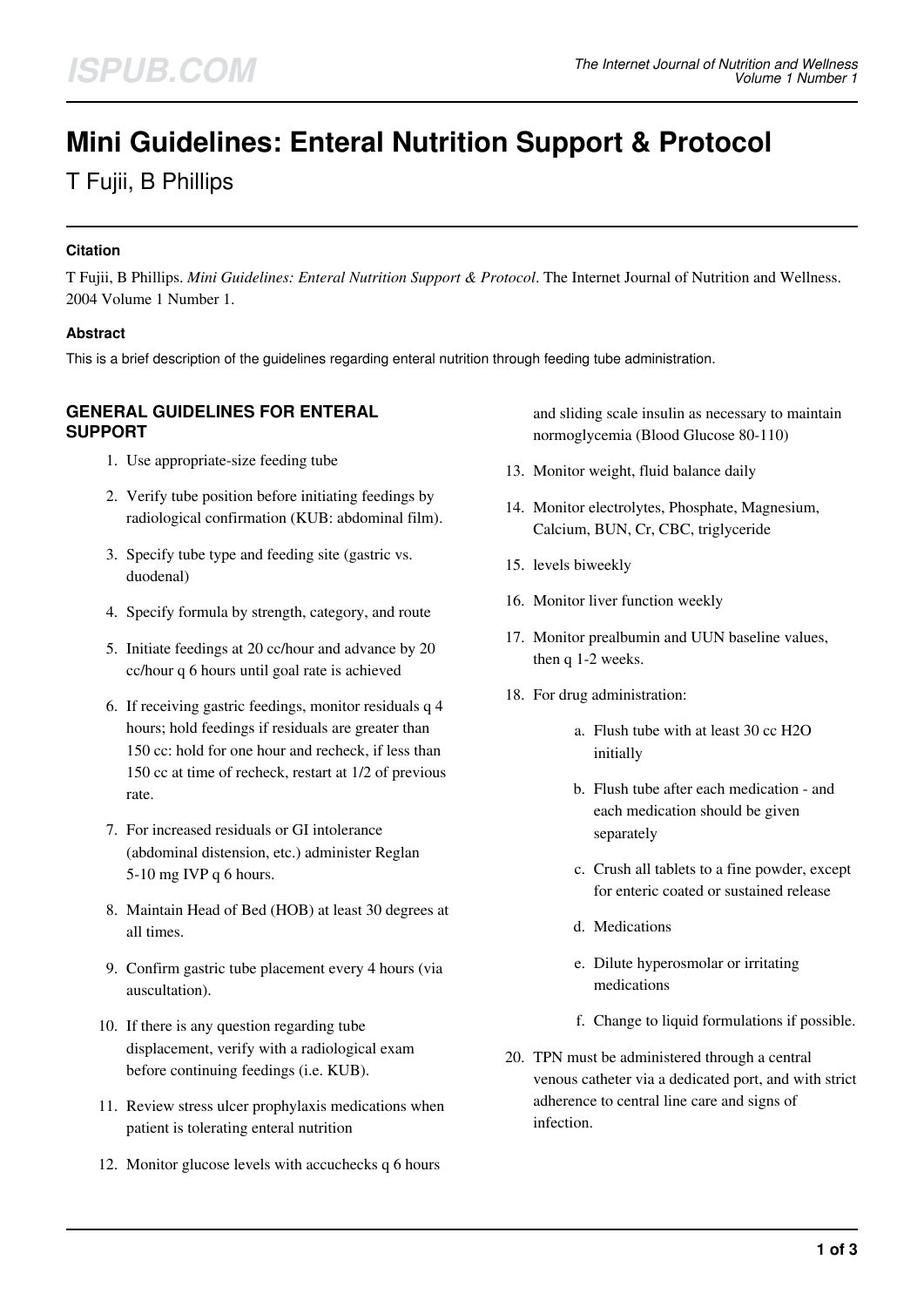# **SUGGESTED PROTOCOL**

## **Figure 1**

Nutritional support indicated: YES.  $\downarrow$ Is the Gastrointestinal tract functional? K ¥ No Yes  $\downarrow$ J Parenteral nutrition Increased risk for aspiration or high gastric residuals  $\downarrow$  $\downarrow$ NO Yes ↓ ↓ Nasoduodenal tube Naso/orogastric tube with prokinetic agents\* K ¥ not successful successful  $\downarrow$  $\downarrow$ Begin enteral feeding Radiological or Endoscopic placement of nasoduodenal tube  $\downarrow$ Not tolerating enteral feeding<br>i.e. gastric residuals> 150 cc abdominal distension,<br>excessive diamhea> 1000 cc/day

#### J

Radiological or Endoscopic placement of nasoduodenal tube

Prokinetic agents include: Reglan 5-10 mg IV or q 6 hrs x 4 doses Erythromycin 200 - 250 mg IV q 12 hrs

### **References**